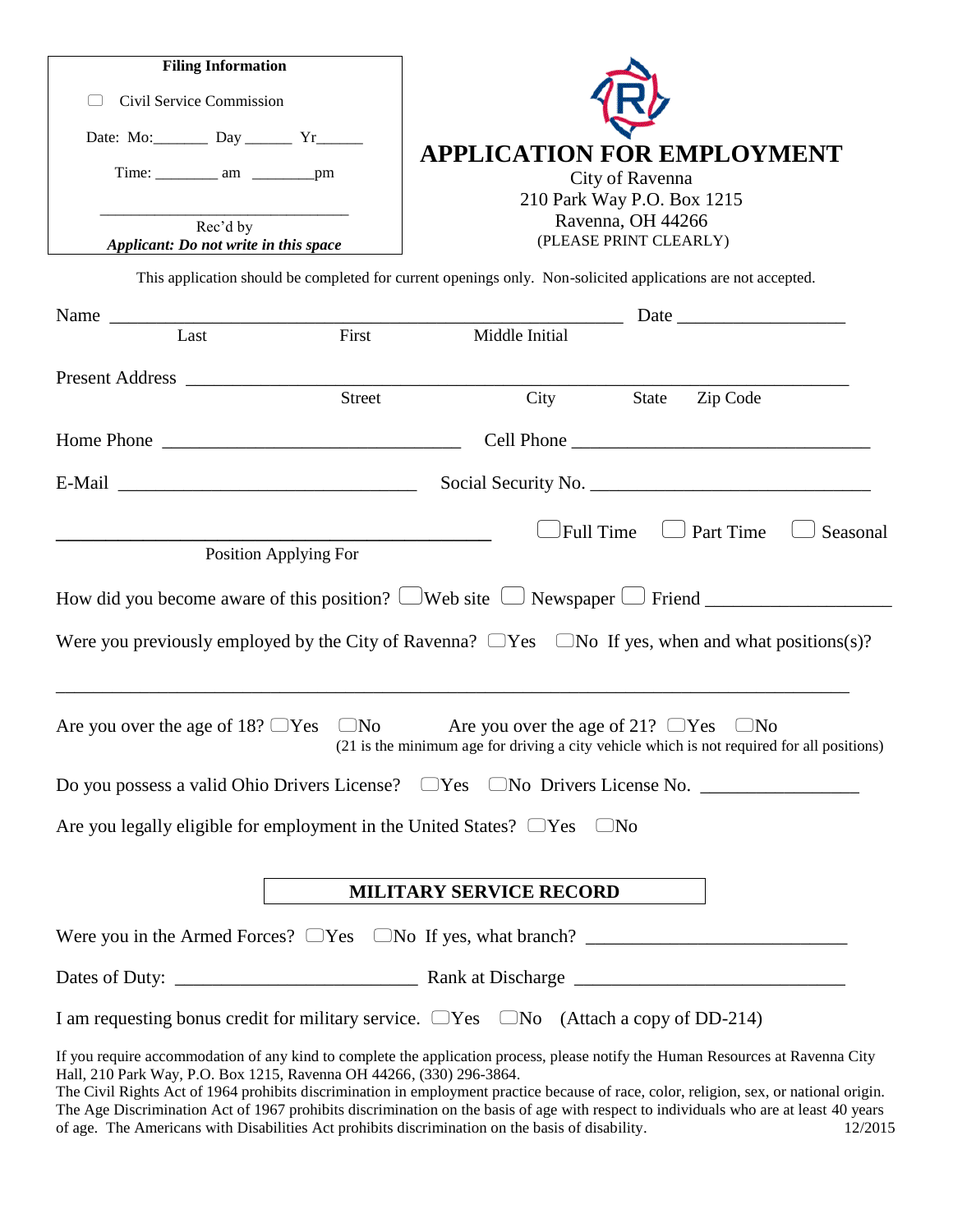## **WORK EXPERIENCE**

Give your employment history below, beginning with the most recent employment and working back. You may attach additional sheets if required.

\_\_\_\_\_\_\_\_\_\_\_\_\_\_\_\_\_\_\_\_\_\_\_\_\_\_\_\_\_\_\_\_\_\_\_\_\_\_\_\_\_\_\_\_\_\_\_\_\_\_\_\_\_\_\_\_\_\_\_\_\_\_\_\_\_\_\_\_\_\_\_\_\_\_\_\_\_\_\_\_\_\_\_\_\_

| <b>Title or Position</b>                 | Salary: Beginning<br>Ending       |  |  |  |  |  |
|------------------------------------------|-----------------------------------|--|--|--|--|--|
| Name & Address of Employer               | Immediate Supervisor/Phone Number |  |  |  |  |  |
| Reason for Leaving:                      |                                   |  |  |  |  |  |
| Description of Duties & Responsibilities |                                   |  |  |  |  |  |
|                                          |                                   |  |  |  |  |  |
| <b>Title or Position</b>                 | Ending<br>Salary: Beginning       |  |  |  |  |  |
| Name & Address of Employer               | Immediate Supervisor/Phone Number |  |  |  |  |  |
| Reason for Leaving:                      |                                   |  |  |  |  |  |
| Description of Duties & Responsibilities |                                   |  |  |  |  |  |
|                                          |                                   |  |  |  |  |  |
| <b>Title or Position</b>                 | Salary: Beginning<br>Ending       |  |  |  |  |  |
| Name & Address of Employer               | Immediate Supervisor/Phone Number |  |  |  |  |  |
| Reason for Leaving:                      |                                   |  |  |  |  |  |
| Description of Duties & Responsibilities |                                   |  |  |  |  |  |

May we contact the employers listed above?  $\Box$  Yes  $\Box$  No If not, indicate by number which one(s) you do not wish us to contact.

Is your resume included with this application?  $\Box$  Yes  $\Box$  No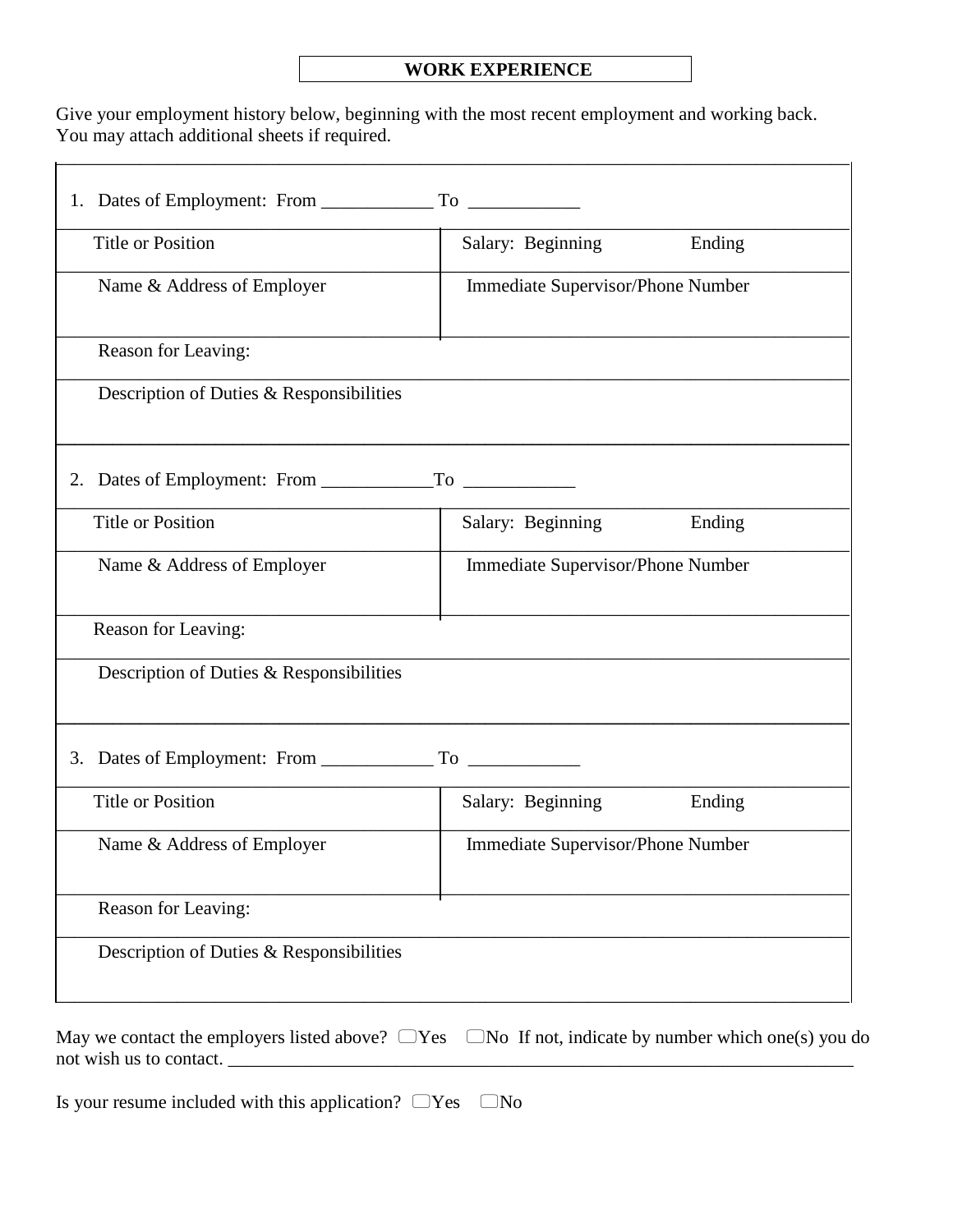| <b>School</b> | <b>Name &amp; Address of School</b> | <b>Course of</b> | <b>Years</b>                          | Did You        | <b>List Diploma</b> |
|---------------|-------------------------------------|------------------|---------------------------------------|----------------|---------------------|
|               |                                     | <b>Study</b>     | <b>Completed</b>                      | Graduate       | or Degree           |
|               |                                     |                  |                                       | $\Box$ Yes     |                     |
| High          |                                     |                  | 2 3<br>$\mathbf{1}$<br>$\overline{4}$ |                |                     |
|               |                                     |                  |                                       | $\Box$ No      |                     |
| College       |                                     |                  |                                       | $\Box$ Yes     |                     |
|               |                                     |                  | $1 \t2 \t3 \t4$                       |                |                     |
|               |                                     |                  |                                       | $\Box$ No      |                     |
| College       |                                     |                  |                                       | $\Box$ Yes     |                     |
|               |                                     |                  | $1 \t2 \t3 \t4$                       |                |                     |
|               |                                     |                  |                                       | $\Box$ No      |                     |
| Other         |                                     |                  |                                       | $\Box$ Yes     |                     |
|               |                                     |                  | $1 \t2 \t3 \t4$                       |                |                     |
|               |                                     |                  |                                       | N <sub>o</sub> |                     |

## **CERTIFICATIONS, LICENSES & OTHER**

What certifications and/or licenses do you currently hold that you feel are relevant to the position for which you are applying?

| <b>OPOTA</b>                           | $\neg$ Yes      | $\Box$ No                                  |                                         | Date Received _____________  |  |
|----------------------------------------|-----------------|--------------------------------------------|-----------------------------------------|------------------------------|--|
| Physical Agility                       | $\Box$ Yes      | $\Box$ No                                  |                                         | Date Received _____________  |  |
| <b>Emergency Vehicle Drivers</b>       | $\Box$ Yes      | $\Box$ No                                  |                                         | Date Received ______________ |  |
| Hepatitis Immunization                 | $\Box$ Yes      | $\Box$ No                                  |                                         | Date Received ____________   |  |
| <b>Hazmat Awareness</b>                | $\Box$ Yes      | $\Box$ No                                  |                                         | Date Received _____________  |  |
| <b>Hazmat Operations</b>               | $\Box$ Yes      | $\Box$ No                                  |                                         | Date Received ____________   |  |
| <b>PALS</b>                            | $\Box$ Yes      | $\Box$ No                                  |                                         | Date Received _____________  |  |
| <b>BTLS</b> or PHTLS                   | $\Box$ Yes      | $\Box$ No                                  |                                         | Date Received ______________ |  |
| Fire Level                             | 1B              | 1 <sup>C</sup><br>$\overline{\phantom{a}}$ | $\Box$ 240hr                            | Date Received                |  |
| <b>EMT</b> Level                       |                 |                                            | $\Box$ Medic                            | Expiration Date              |  |
| <b>CPR</b> Level                       | $\Box$ Provider |                                            | □Instructor Expiration Date ___________ |                              |  |
| <b>First Aide Level</b>                | $\Box$ Provider |                                            | □Instructor Expiration Date ___________ |                              |  |
| <b>ACLS</b>                            | $\Box$ Provider |                                            | □Instructor Expiration Date __________  |                              |  |
| CDL.<br>$\Box A$ or $\Box$<br>$\Box B$ | $\Box$ Yes      | $\Box$ No                                  |                                         |                              |  |

Other: